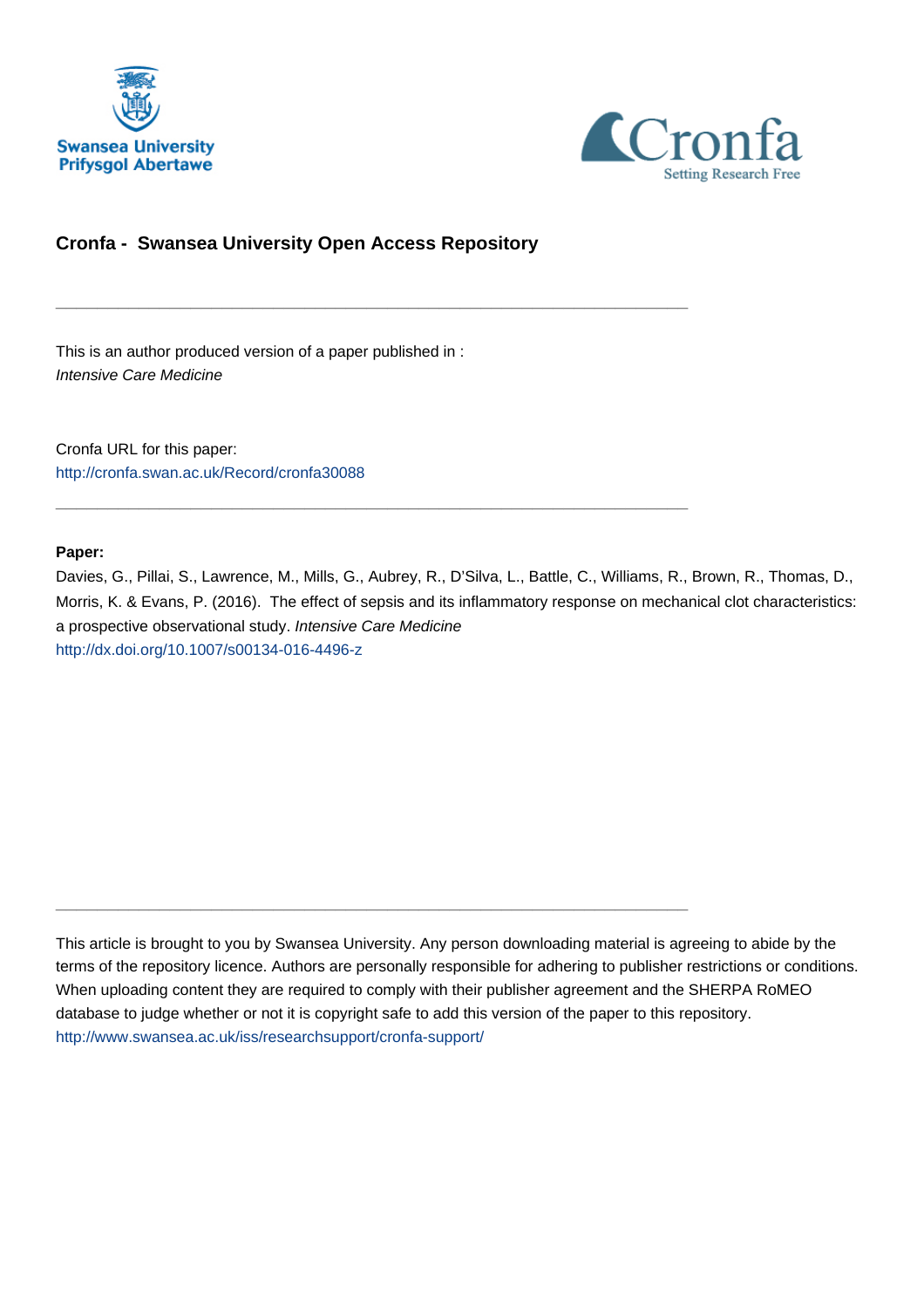# **The Effect of Sepsis and its Inflammatory Response on Mechanical Clot Characteristics: A Prospective Observational Study**

Authors:

Gareth R Davies  $PhD^{1,2}$ Suresh Pillai<sup>3</sup> Matthew Lawrence  $PhD^{1,2}$ Gavin M Mills $3$ Robert Aubrey<sup>3</sup> Lindsay D'Silva PhD<sup>1,2</sup> Ceri Battle PhD<sup>1</sup> Professor Rhodri Williams PhD<sup>5</sup> Rowan Brown PhD<sup>5</sup> Dafydd Thomas<sup>6</sup> Keith Morris PhD<sup>4</sup> Professor Phillip Adrian Evans MD FRCS FFAEM<sup>1,2,3\*</sup>

# Affiliated Institutions

- 1. Haemostasis Biomedical Research Unit (HBRU), Morriston Hospital, Swansea, UK.
- 2. College of Medicine, Swansea University, Swansea, UK.
- 3. Emergency Department, ABM University Health Board, Swansea, UK.
- 4. School of Applied Sciences, Cardiff Metropolitan University, Cardiff, UK.
- 5. College of Engineering, Swansea University, Swansea, UK.
- 6. Cardiac Intensive Care Unit, ABM University Health Board, Swansea, UK.

# \*Corresponding author

e-mail: phillip.evans2@wales.nhs.uk telephone: +441792 532419

**Conflict of Interest:** PAE and PRW have signed the International Committee of Medical Journal Editors (ICMJE) form for declaration of interest and have declared all conflict of interests. All other authors declare no competing conflicts of interest.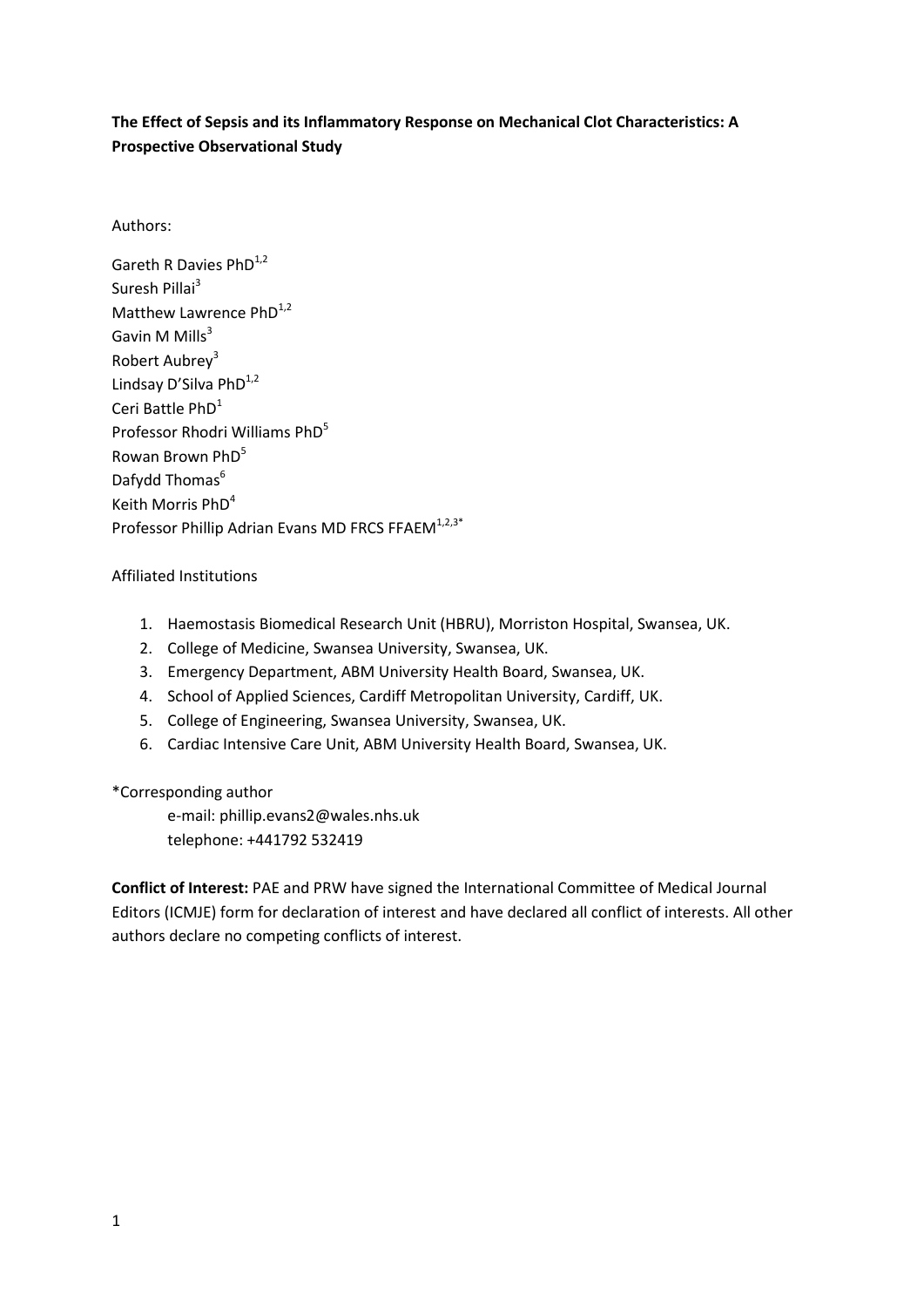## *Abstract*

*Purpose:* Sepsis and its progression are known to have a major influence on the coagulation system. Current coagulation tests are of limited use when assessing coagulation in sepsis patients. This study aims to assess the potential for a new functional biomarker of clot microstructure, fractal dimension, to identify changes in the mechanical properties of clot microstructure across the sepsis spectrum (sepsis, severe sepsis and septic shock). *Methods:* A total of 100 patients that presented acutely to a large teaching hospital were included in this prospective observational study (50 sepsis, 20 severe sepsis and 30 septic shock) against a matched control of 44 healthy volunteers. Fractal analysis was performed, as well as standard markers of coagulation, and six plasma markers of inflammation. *Results:* Fractal dimension was significantly higher in the sepsis and severe sepsis groups than the healthy control  $(1.78 \pm 0.07$  and  $1.80 \pm 0.05$  respectively vs  $1.74 \pm 0.03$  (p < 0.001), indicating a significant increase in mechanical clot strength and elasticity consistent with a hypercoagulable state. Conversely, fractal dimension was significantly lower in septic shock (1.66  $\pm$  0.10, p < 0.001), indicating a significant reduction in mechanical clot strength and functionality consistent with a hypocoagulable state. This corresponded with a significant increase in the inflammatory response. *Conclusions:* This study confirms that clot microstructure is significantly altered through the various stages of sepsis. Of particular importance was the marked change in clot development between severe sepsis and septic shock, which has not been previously reported.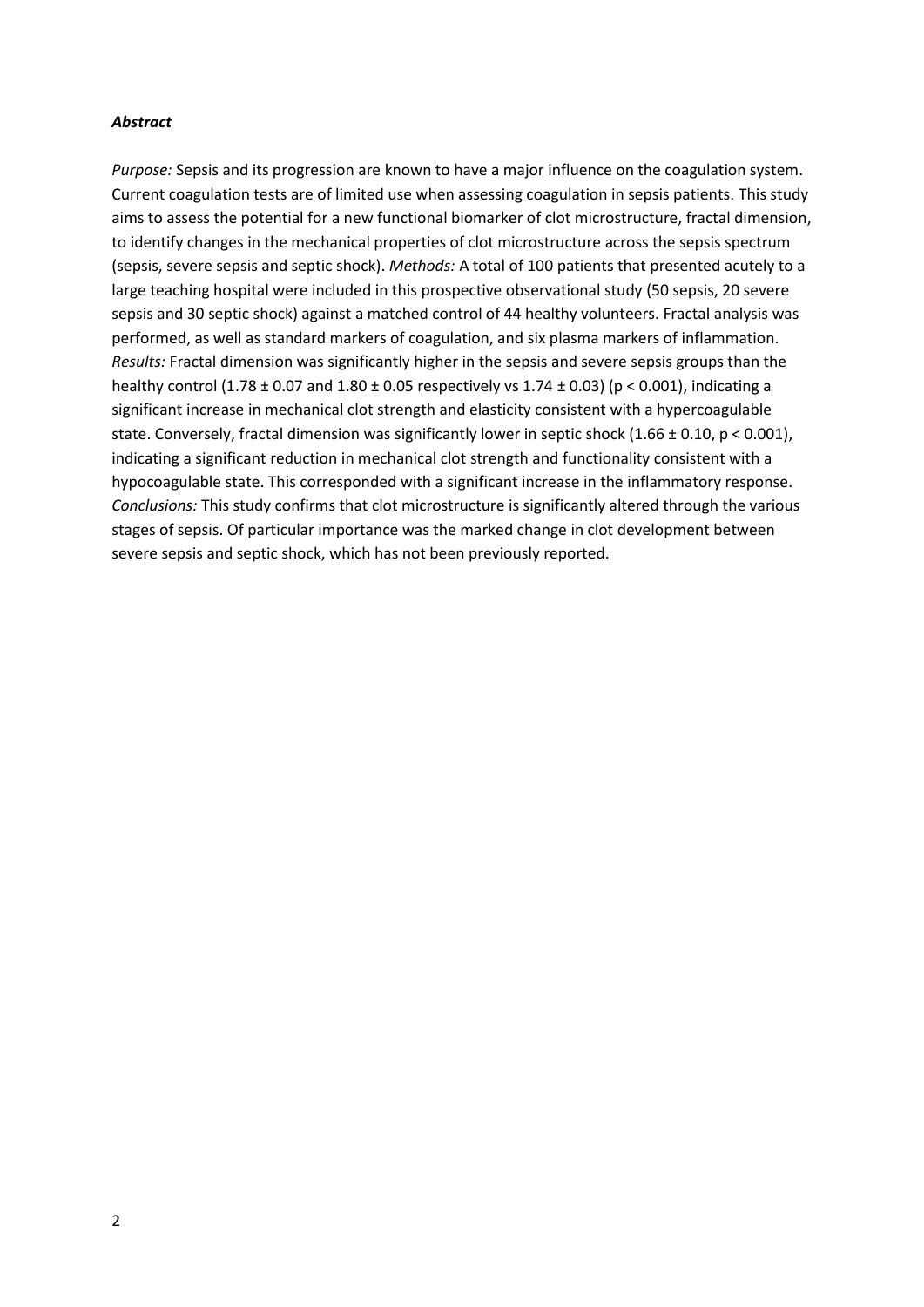# *Key Words*

Sepsis Biomarkers Coagulation Clot Microstructure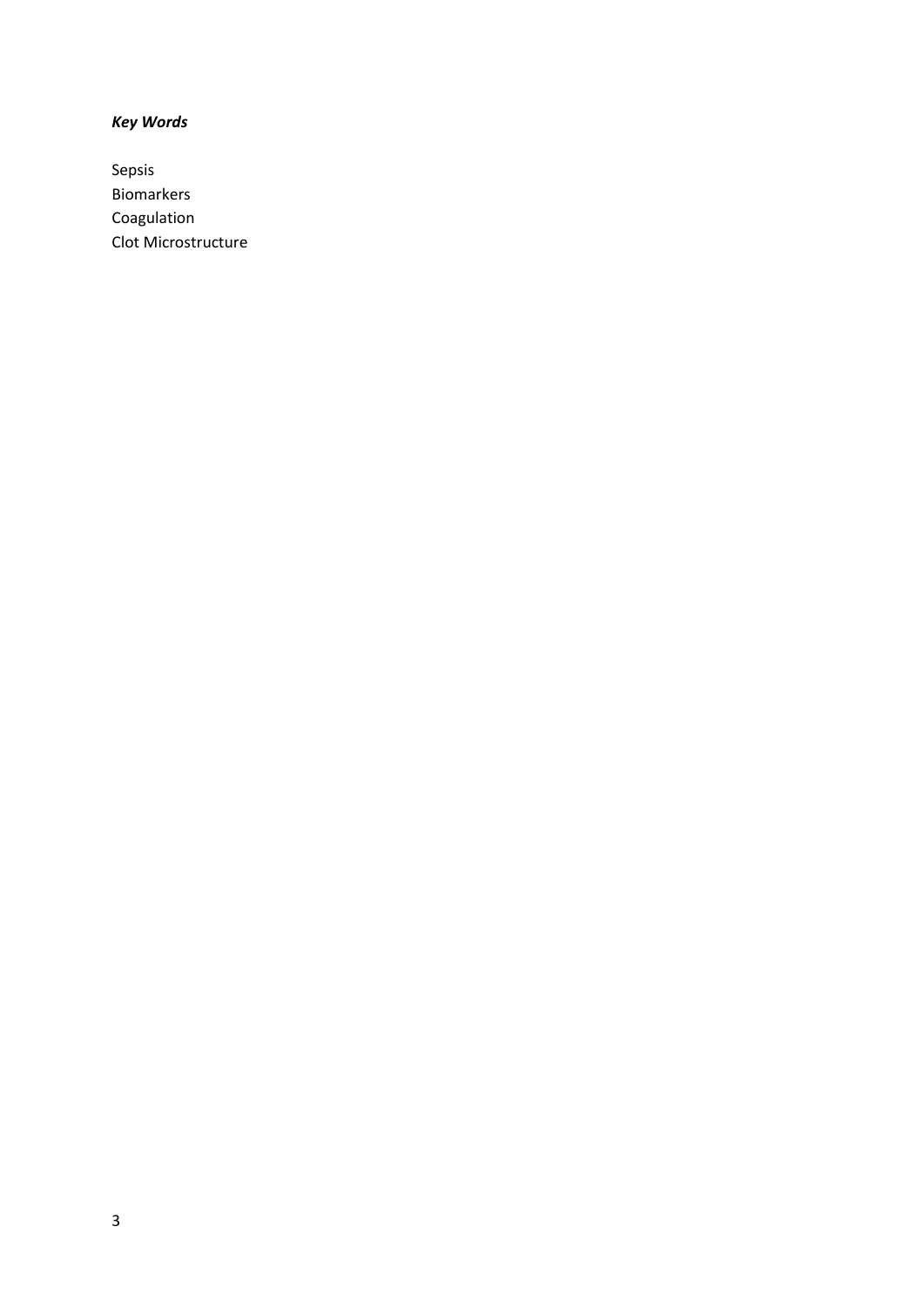#### **Introduction**

Sepsis and its associated underlying inflammatory response are known to exert complex changes on the haemostatic system [1]. Defects in the coagulation system have been implied to contribute to the development of organ dysfunction and poor outcomes in sepsis [2], however, clinical trials aiming to correct these defects have so far failed to provide effective new treatments [3–5]. New insights into haemostasis may help to explain the lack of progress in the treatment of sepsis. Although currently used clinical markers (aPTT and PT) are useful for monitoring anticoagulation, they do not reflect the global picture of coagulation and are insensitive to clinically significant coagulation defects [6–8]. Rheometry can be used to scientifically quantify the developing mechanical properties of blood as it clots, and has recently been identified as a means for quantifying the quality and arrangement of clot microstructure through its fractal dimension (*df*) [9]. *df* is measured using whole blood, and has been shown to detect hypercoagulable effects even when conventional tests of coagulation do not [10]. Abnormal clot microstructure has recently been detected in patients with both stroke and cancer using *d<sup>f</sup>* [10, 11]. However, *d<sup>f</sup>* has not been used previously to quantify clot microstructure across the sepsis spectrum. This study hypothesises that the mechanical properties of clot microstructure are significantly altered by the underlying inflammatory response across the sepsis spectrum, and that *d<sup>f</sup>* is able to detect and identify the changes from the earlier hypercoagulable phase and the hypocoagulable phase of septic shock in terms of clot quality.

The primary aim of this study was to quantify the changes in mechanical clot quality and strength across the stages of sepsis, by using the new marker of clot microstructure, *d<sup>f</sup>* .

Some of the data related to the research in this manuscript was presented and published as an abstract in the International Symposium of Intensive Care and Emergency Medicine 2016 prior to the completion of this study [12].

#### **Methods**

## *Study Design*

The present study was a single centre prospective observational study carried out in the Emergency Department and Intensive Care Unit of a large teaching hospital. This study had full ethical approval from the South West Wales Research Ethics Committee. Informed 2-stage written consent was given by patients with capacity to do so. Assent was obtained from personal or legal representation in cases where capacity to give informed consent was lacking.

## *Recruitment of Subjects with Sepsis*

Subjects that met sepsis criteria as outlined by the American College of Chest Physicians/Society of Critical Care Medicine in 1991 [13] were recruited to this study within 24 hours of hospital admission. Patients (age ≥ 18 years) were included from October 2011 to March 2014. Patients on warfarin or those who had received any treatment likely to affect coagulation (anticoagulation including thromboprophylaxis, component replacement) were excluded. Patients with any pre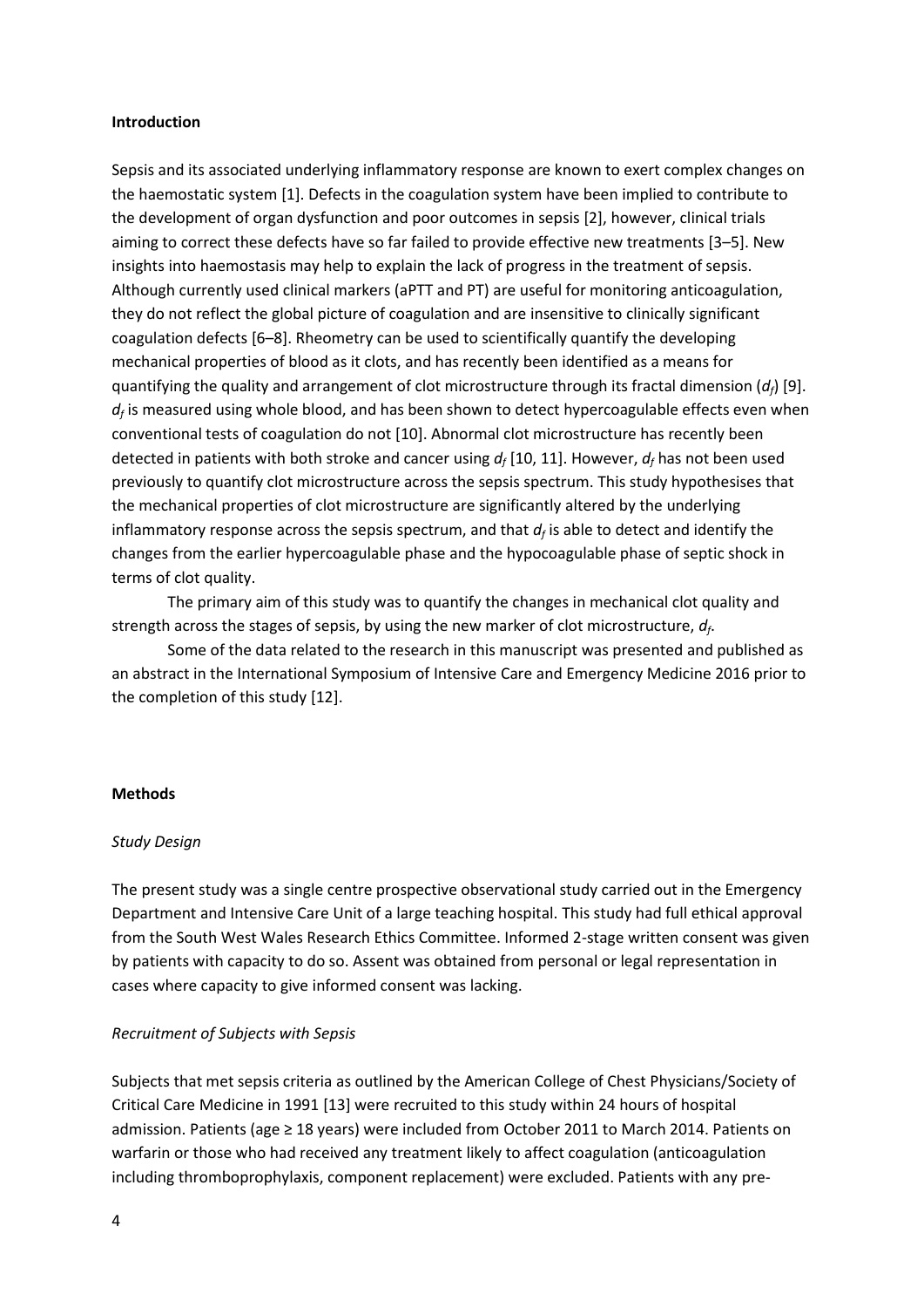existing disease likely to affect the coagulation profile e.g. chronic renal failure, chronic liver disease, malignancy or thrombotic/clotting disorder were also excluded. Furthermore, patients that were deemed insensitive to include i.e. impending death were also excluded from the study.

Patients were categorised as sepsis, severe sepsis or septic shock at the time of inclusion to the study. Categorisation was blinded, and carried out by an intensive care specialist independent of the study using the criteria established in 1991 [13]. Sepsis was defined as two or more of the SIRS criteria, with evidence of infection. Severe sepsis was defined as sepsis with at least one acute organ dysfunction [14] whereas septic shock was defined as sepsis with refractory hypotension including perfusion abnormality (lactate >2 mmol/L) in the absence of cardiogenic shock/bleeding.

A group of healthy volunteers matched for age, gender and from a demographically similar population group was recruited as a healthy control.

### *Blood Sampling*

Blood was sampled immediately on inclusion to the study. The first 5mls of blood was discarded, with the following 6.6mls drawn and immediately placed into the rheometer to determine *d<sup>f</sup>* . Further blood samples were drawn into an EDTA vacutainer (Becton, Dickinson and Company, UK, Ref: 367839) and a 3.2% sodium citrate vacutainer (Greiner Bio-One GmbH, Austria, Ref: 454327) to determine coagulation and inflammatory markers.

#### *Laboratory Markers*

Standard coagulation markers (aPTT, PT and fibrinogen) were determined using a Sysmex CA1500 automated analyser within 2 hours of collection. Platelet count was determined using a Sysmex XE 2100 automated haematology analyser within 2 hours of collection. Factor VIII activity was determined by an aPTT based one-stage assay using appropriate factor deficient plasma and Actin FS aPTT reagent (Siemens Healthcare Diagnostics Products GmbH, Marburg, Germany). D-dimer concentration was determined using TriniLIA Auto-D-dimer® turbidimetric assay.

Inflammatory markers were determined to quantify the inflammatory response at each stage of the sepsis spectrum and were selected based on previous studies examining the inflammatory effects of sepsis. Concentration of each of the inflammatory markers was measured in platelet poor plasma using enzyme-linked immunosorbent assay (ELISA) kits for PCT, TNF-α, IL-6 and sE-Selectin. The standard methodology was followed as supplied by manufacturer.

#### *Rheometrical analysis*

Gel point analysis was performed using rheometry, to detect the gel point of the coagulating blood and quantify the fractal microstructure of the fibrin clot at this point (*df*). The methodology carried out in this study has been described in several previous publications [9], [15–17].

#### *Computational Analysis*

To assess the relationship between *d<sup>f</sup>* and fibrin mass at the gel point (incipient clot mass), computer modelling was carried out. A numerical technique which has previously been used to generate random fractal aggregates was used [18, 19]. The algorithm incorporated in this technique uses the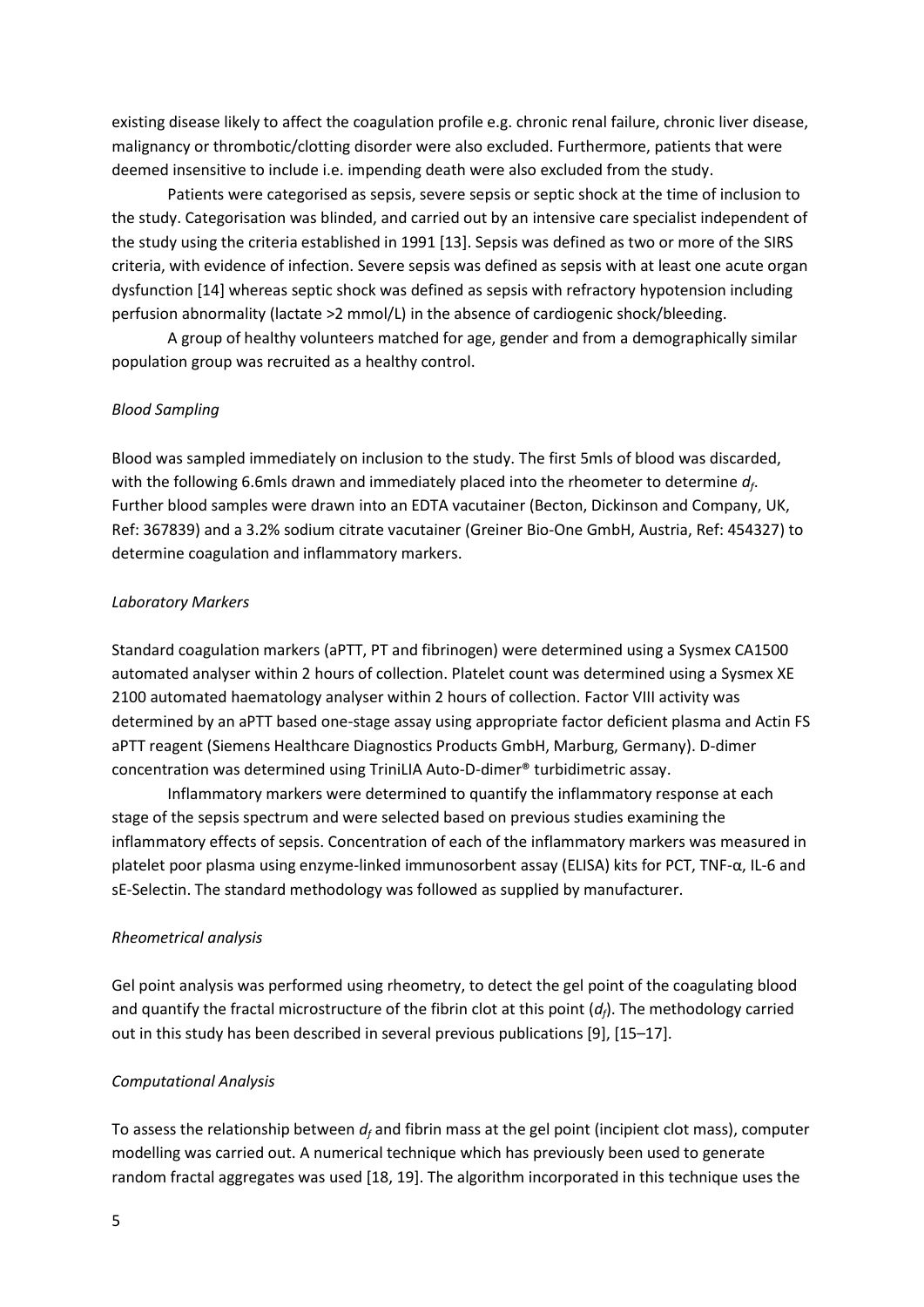box-counting measure of fractal dimension and allows a visual illustration of the incipient clot microstructure to be produced, based on the  $d_f$  measurements, and also allows for the corresponding fibrin mass to be calculated.

## *Mature Clot Imaging – Scanning Electron Microscopy*

SEM samples were prepared from 12µL of whole blood using the methodology described previously [10]. The resultant dehydrated blood samples were coated with gold palladium, and imaged using a Hitachi ultra-high resolution FE-SEM S-4800. Fibrin fibre width was determined from the randomly selected images using the same methodology as has been described previously [20].

## *Statistical Analysis*

This study aimed to investigate significant differences in df between subjects with sepsis, severe sepsis and septic shock. However, sample size calculation was based on our pilot data and involved detecting the smaller difference in subjects with sepsis, and severe sepsis of 0.07(±SD 0.06). Hence using this minimum values to determine our sample size (expected difference of 0.07, power=0.9 and SD ±0.06) and one-way ANOVA at three levels, a minimum sample of at least 15 subjects in each group was required for this study. The data are reported as mean and standard deviation or median and interquartile range where appropriate. Differences in frequency distribution used chi-squared analysis of nominal data across groups. Students T-test assessed differences between normally distributed groups, and Mann-Whitney U test was used for non-normally distributed groups. Oneway ANOVA with Bonferroni post-hoc correction was used to analyse for multiple group differences or alternatively a Kruskal-Wallis test for non-normally distributed data. Data normality was assessed using the Shapiro-Wilk test with  $\alpha$  value of 0.05. A binomial logistic regression using mortality as the binary response variable and PT and *d<sup>f</sup>* as Continuous Predictor variables. The Goodness of Fit was determined by the Hosmer-Lemeshow and Pearson Methods and the Odds ratios together with their 95% Confidence Intervals for the continuous variables calculated. All statistical analysis was carried out using SPSS for Windows, version 22.0 (Armonk, NY: IBM Corp.).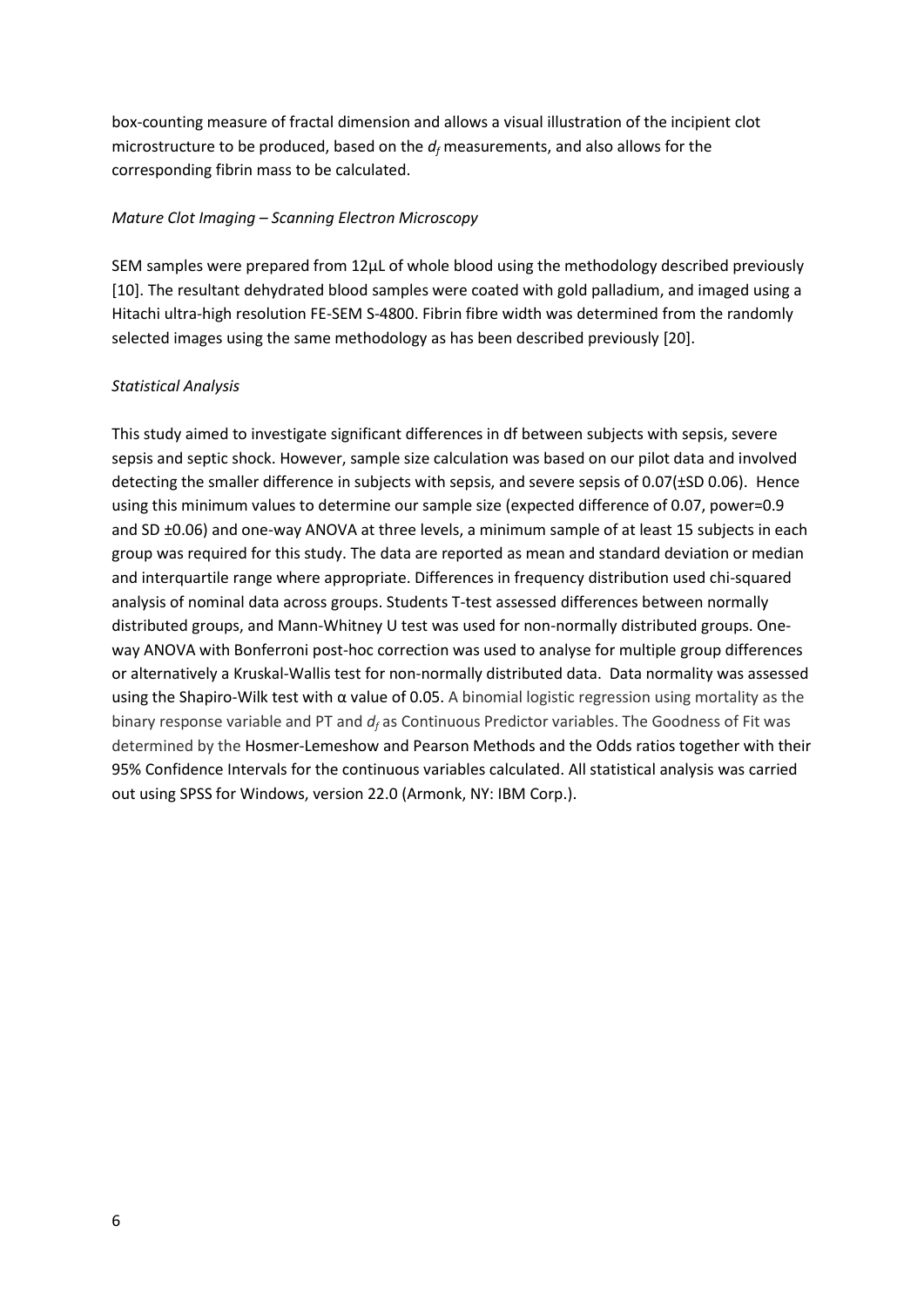## **Results**

## *Baseline Characteristics of Patient Groups*

Baseline characteristics of the included patients are shown in table 1. 100 sepsis patients in total were included in the study. This included 50 patients with sepsis, 20 with severe sepsis and 30 with septic shock. 44 healthy volunteers matched for gender and age were also recruited as a healthy control group. Baseline characteristics reflected the severity of each group, with a significantly increased SOFA score, hospital length of stay, mortality and requirement for component replacement observed from sepsis through septic shock.

# *Changes in Standard Markers of Coagulation across the Sepsis Spectrum*

Changes in coagulation markers across the different groups are shown in figure 1. Standard kinetic markers of coagulation PT and aPTT were significantly prolonged in septic shock ( $p < 0.001$ ) when compared to other groups. PT was also significantly prolonged in severe sepsis compared to the healthy group (p < 0.005). An increased fibrinogen concentration was observed in sepsis and severe sepsis (p < 0.001) consistent with the underlying inflammatory response of the disease process. In the septic shock group, although fibrinogen concentration was significantly lower than in sepsis (p < 0.01), it remained significantly higher than in the healthy group ( $p < 0.05$ ). A significantly reduced platelet count was observed in patients with septic shock compared to all other groups (p<0.05) (Figure 1). Factor VIII activity was significantly lower in septic shock than both sepsis (p < 0.05), and severe sepsis (p = 0.001).Furthermore, D-Dimer was also significantly increased in septic shock compared to sepsis (p < 0.001), indicating increased fibrinolytic activity.

# *Changes in Inflammatory Markers across the Sepsis Spectrum*

Inflammatory markers were measured on a subgroup of the total patients in order to quantify an increasing or decreasing inflammatory response with severity of group (40 sepsis, 13 severe sepsis, 12 septic shock). Baseline measurements for inflammatory markers are shown in Table 2. A progressive increase in the inflammatory response from sepsis through to septic shock was observed. The inflammatory markers PCT and IL-8 were both significantly elevated in the septic shock group.

# *Changes in Clot Microstructure (df) across the Sepsis Spectrum*

Changes in  $d_f$  in the sepsis groups compared to healthy volunteers are shown in Figure 1. A  $d_f$  of 1.74 ± 0.03 was observed in healthy volunteers, which is consistent with the healthy range that has been determined in previous studies [9–11]. *d<sup>f</sup>* was significantly higher in subjects with sepsis and severe sepsis (1.78  $\pm$  0.07 and 1.80  $\pm$  0.05 respectively (p < 0.05)) and significantly lower  $d_f$  was observed in subjects with septic shock  $(1.66 \pm 0.10$  (p < 0.001)). This suggests clots formed in subjects with sepsis and severe sepsis are structurally dense, with increased fibrin branching and elasticity, whereas in septic shock clots formed are structurally weaker, with a tenuous fibrin structure with reduced branching and elasticity.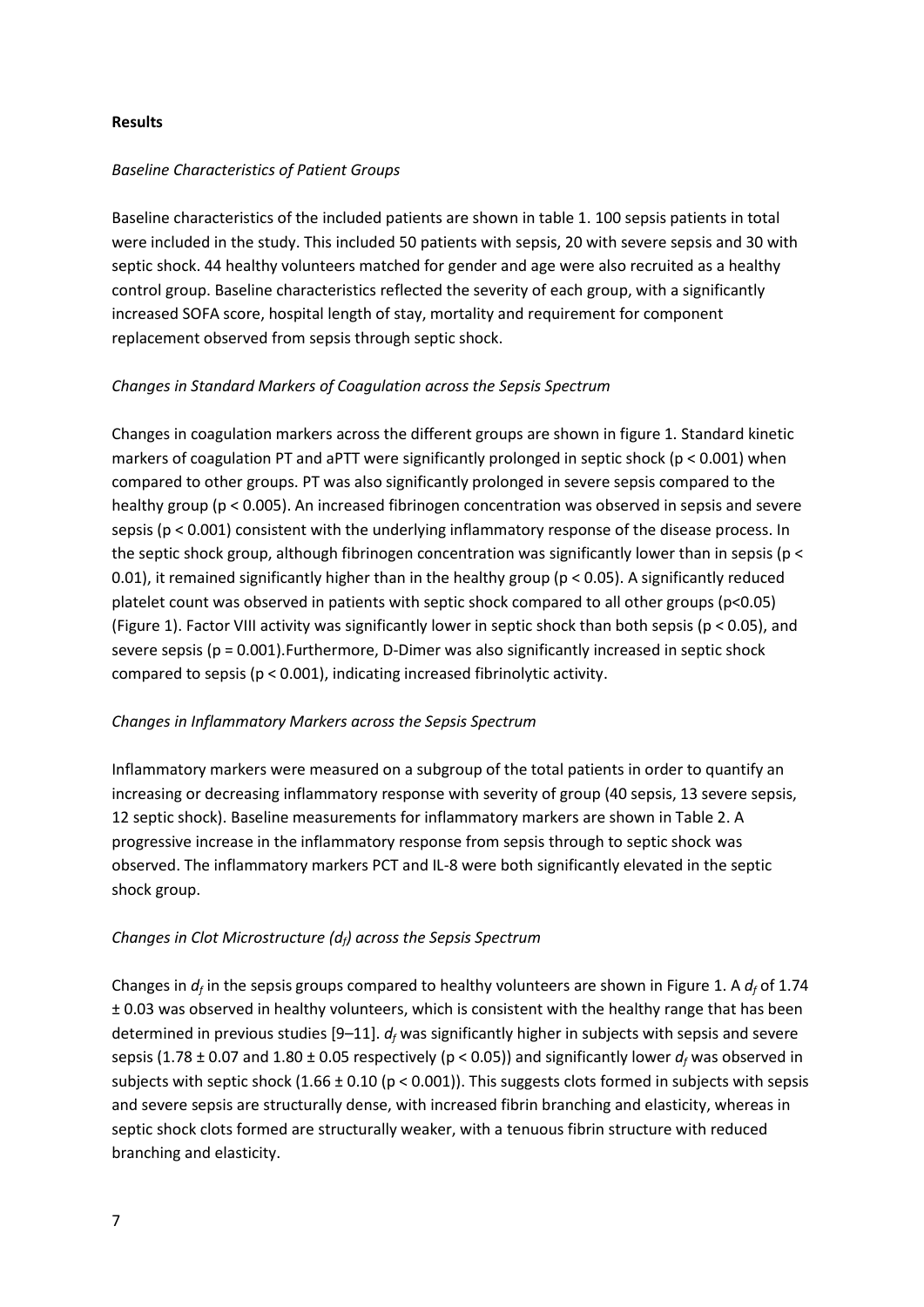## *Computer Modelling of Mass Change at the Incipient Clot in Relation to d<sup>f</sup>*

It is possible to quantify both the mechanical arrangement of the incipient clot and it's mass through computer modelling techniques. Using these techniques previous studies have shown that a relatively small change in *d<sup>f</sup>* equates to large changes in the fibrin mass incorporated into the clot [10, 19]. Therefore, to understand and define the change in fibrin mass and connectivity of the incipient clot, computer modelling was carried out (Figure 2). Using this model for incipient clot formation indicates the patients with the highest *d<sup>f</sup>* form an incipient clot with 350% of the fibrin mass of the control group, whereas the patients with the lowest *d<sup>f</sup>* form an incipient clot with 4% of the normal fibrin mass.

### *Final Clot Imaging – Scanning Electron Microscopy*

Scanning electron microscopy was used to image the mature clot as a qualitative comparison for subjects across the sepsis spectrum. Clots formed from subjects with sepsis were denser and had thinner fibres than healthy individuals. Clots formed from subjects with septic shock appeared looser, with less fibrin thinner fibres than subjects with sepsis (Figure 3).

#### *Comparison between Survivors and non-Survivors at 28 Days*

All patients were followed up for all cause 28-day mortality. Characteristics of survivors and nonsurvivors at 28 days are shown in Supplementary Table 1. A significant trend towards hypocoagulability was apparent in non-survivors compared to survivors. Poor outcome was associated with a prolonged PT and reduced fibrinogen concentration. A weaker clot microstructure was also significantly associated with poor outcome, as indicated by significantly lower values of  $d_f$  in patients that did not survive 28 days. Furthermore, IL-8 and PCT were significantly associated with poor outcomes.

Binary Logistic Regression was undertaken on the two most significant coagulation variables (PT and *df*) as a predictor of mortality. PT and *d<sup>f</sup>* were found to be significant predictors of mortality (p<0.0005) with odds ratios of 1.54 (CI 1.12 – 2.12) and 0.10 (CI 0.00 – 0.21) respectively. The odds ratio of less than 1 for  $d_f$  confirmed the significant effect of a lowered  $d_f$  on survival.

#### **Discussion**

This study demonstrates for the first time that a new functional biomarker of clot microstructure, *d<sup>f</sup>* , can act as a significant biomarker for characterising changes in the mechanical properties of the clot in both the hyper and hypocoagulable phases of sepsis.

Previous studies have shown how  $d_f$  is an accurate determinant for defining both the developing and the final clot architecture in acute vascular inflammatory conditions [11]. Increases in  $d_f$  have previously been shown to be characteristically associated with hypercoagulable states of vascular inflammatory disease and increasing clot strength [10, 11], whereas reduced values of *d<sup>f</sup>* are associated with hypocoagulable states and a weakening of the mechanical clot properties [11, 20], [21].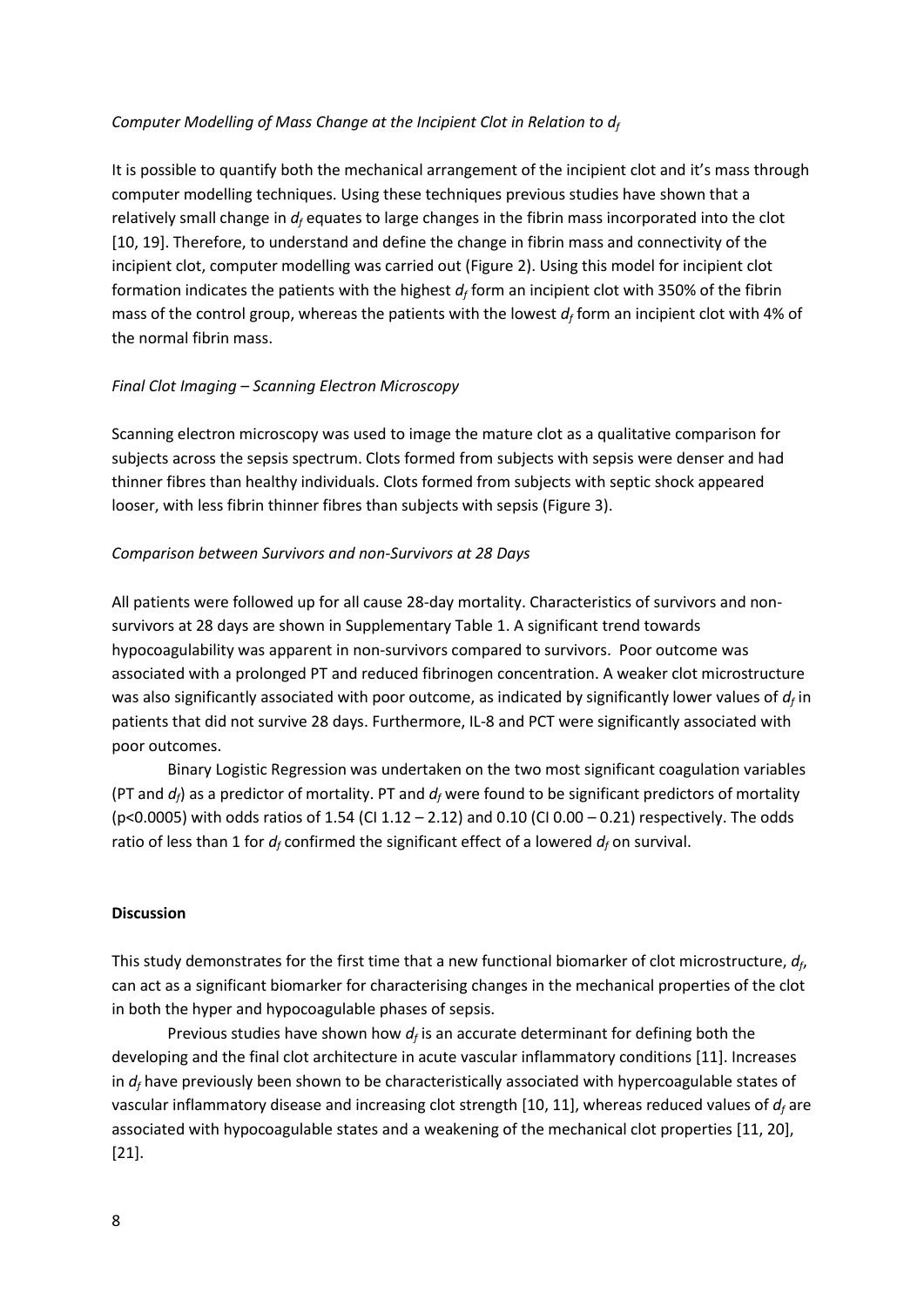In the present study, we describe for the first time the changes that occur in clot microstructure across the clinically recognised stages of the sepsis spectrum. A significant increase in  $d_f$  was observed in patients with sepsis and severe sepsis, corresponding to formation of a tight, highly elastic incipient clot, that is potentially more resistant to fibrinolysis. In septic shock, there was a significantly lower  $d_f$ , corresponding to formation of a loose, structurally weak incipient clot, that is potentially more susceptible to fibrinolysis.

As in previous studies the present study indicated a significant increase in the inflammatory response in septic shock [22]. Despite this increased inflammatory response, there was a profound reduction in *d<sup>f</sup>* and mechanical strength of the developing clot in septic shock. There are multiple factors that could contribute to this hypocoagulable effect. It has been shown that activity of clotting factors is reduced in septic shock, and this culminates in delayed and reduced thrombin generation [23]. This impairment of thrombin generation could lead to a lack of available fibrin to be incorporated into the incipient clot. Furthermore, in the present study patients with septic shock were significantly more acidotic and hypothermic, both of which have been shown to induce hypocoagulable effects and effect fibrin polymerisation and clot strength [24, 15].

In the hypercoagulable phases of sepsis and severe sepsis there was a significant increase in fibrinogen concentration, which is a known finding associated with the acute inflammatory response in sepsis [25]. In septic shock, fibrinogen concentration still remained significantly elevated when compared the healthy control, whereas there was a corresponding significant and marked reduction in *d<sup>f</sup>* . This indicates that although there is an adequate concentration of fibrinogen in septic shock, the organisation of the fibrin clot microstructure formed was mechanically weak and porous compared to the matched healthy control group. This was confirmed in the scanning electron microscopy, where it was noted that there was an open clot, with visibly reduced incorporation of fibrin and branching which was also reflected by fibre width.

The present study, utilising *d<sup>f</sup>* scientifically determines and quantifies how mechanical clot strength in terms of its cross linking and connectivity changes as sepsis progresses. Donze et al. showed that with increasing severity of sepsis there is an increase in prothrombotic tendency and occurrence of thromboembolic events [26]. In this study *d<sup>f</sup>* indicated a significant procoagulant change in clot microstructure in sepsis and severe sepsis, which could contribute to the recognised increased incidence of thromboembolic events [26]. Previous studies have shown how patients in septic shock undergo haemostatic changes due to consumption and coagulopathic effects, which could result in bleeding tendency [27, 28]. It is difficult to assess the relative risk of bleeding in septic shock, however, with previous studies reporting the incidence of major bleeding events at between 1 and 20% [3, 29, 30], but no definitive study quantifying this bleeding risk. In this study, it was highlighted that despite sufficient platelet numbers and fibrinogen concentration in septic shock, there was still the inability to form a mechanically stable clot, as highlighted by *d<sup>f</sup>* .

Comparison of *d<sup>f</sup>* against standard clinical markers of coagulation showed that in the hypercoagulable phase of sepsis, the standard markers were normal, despite an increased *d<sup>f</sup>* . This confirms the lack of sensitivity of the standard markers of coagulation to hypercoagulable changes in sepsis. In septic shock there was as significant prolongation of aPTT and PT, which corresponded to a significant reduction in *d<sup>f</sup>* .

It is well recognised that both thrombin generation and fibrinolytic function can be impaired in septic shock [27, 31]. Overall, these complex haemostatic changes can lead to a dichotomy, where a patient may have thromboembolic risk, but still be at risk of a bleeding diathesis, both of which may be clinically difficult to evaluate in the intensive care setting. Although in this study we did not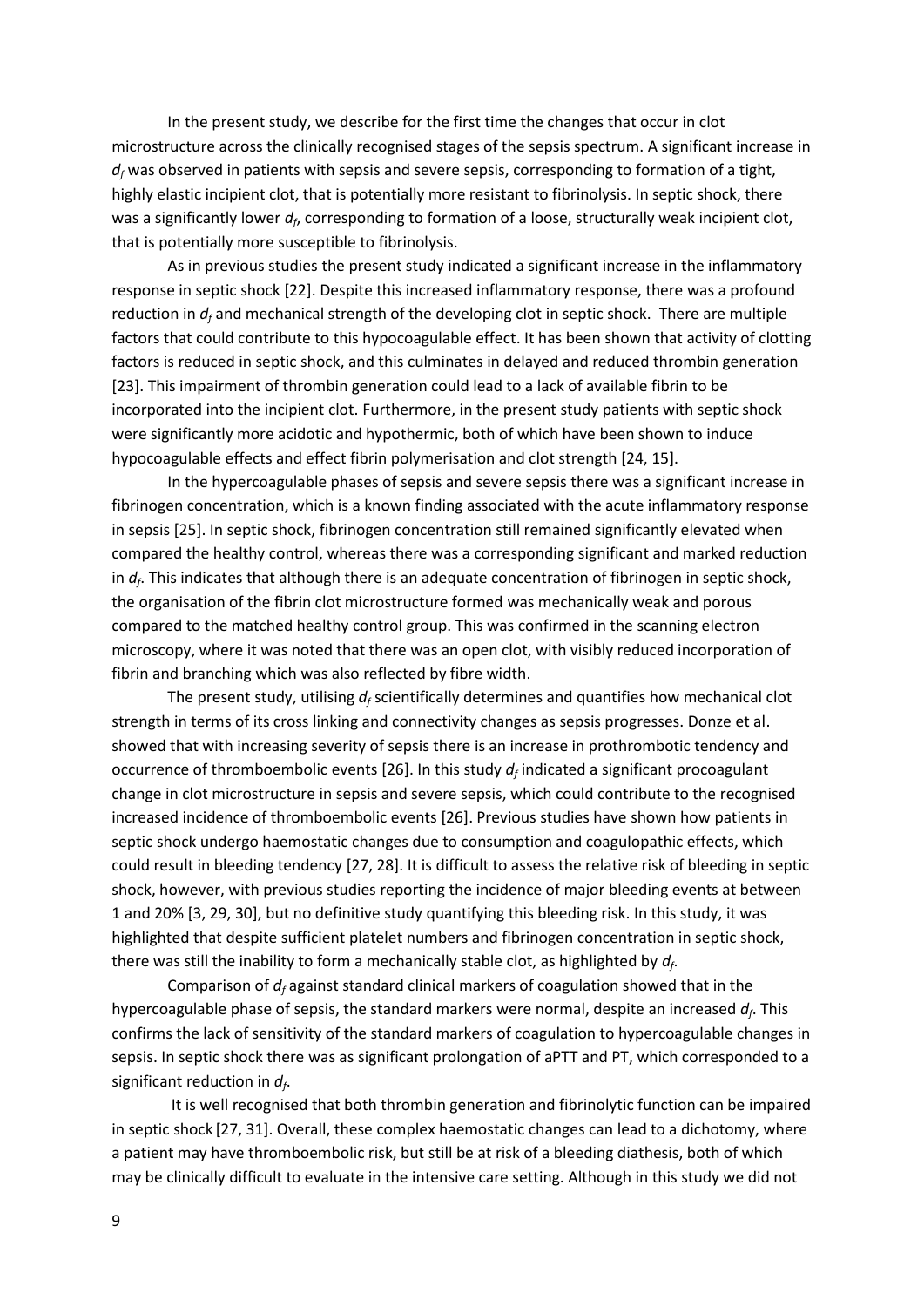look at clinical outcomes or underlying mechanisms, *d<sup>f</sup>* clearly quantified how the changes and the balance between the pro and anti-coagulant effects of coagulation could be assessed in terms of clot characteristics and strength.

In order to investigate the structural characteristics of the mature clot across the sepsis spectrum and its relationship to  $d_f$ , we used SEM imaging. It has been shown previously that in hypercoagulable states, there is increased fibrin binding with an associated increase in fibrin mass and density of branching [32]. In this study it was confirmed that there was an alteration in clot microstructure in the different stages of sepsis, which has not been shown before. In the early hypercoagulable stages, SEM images showed increased branching, reduced poor space and thinner fibrin fibres. Conversely in septic shock, it was noted that although thinner fibrin fibres were observed, similar to in hypercoagulable states, the cross linking was reduced and pore spaces appeared larger, indicating a loosening of the clot architecture and implying a looser, weaker final clot structure due to less fibrinogen being incorporated into the polymerised clot mass.

Altered clot structure and its mechanical properties were further investigated using computer modelling, where it was indicated that higher value of  $d_f$  were associated with a much greater polymerised fibrin mass of high connectivity consistent with a prothrombotic or hypercoagulable state. For the highest values of *d<sup>f</sup>* that were observed, computer modelling indicated a corresponding 350% increase in fibrin mass incorporated into the clot, whereas for the lowest values of *d<sup>f</sup>* the incipient clot had a fibrin mass of less than 10% of that incorporated into a healthy clot.

In previous studies it has been shown that  $d_f$  can characterise the mechanisms of clot microstructure in inflammatory diseased states at their various stages [10]. This study again confirms and fives further evidence that characterisation of clot architecture across the sepsis spectrum may give further understanding of the effects of sepsis and its inflammatory response on the coagulation system. However, further mechanistic studies are required to explore and determine the factors that underpin these changes in clot microstructure in patients who move from severe sepsis to septic shock. Further studies are underway to explore these mechanistic possibilities and also to investigate how these changes affect clinical outcome.

## *Limitations*

This study has a number of limitations. Firstly this was a single centre observational study, and although some outcome data were presented, they were not powered for clinical outcome, as this was a proof of concept study. Furthermore, it was outside the scope of this study to seek mechanistic conclusions. The inherent problem of this study and other similar studies is the heterogeneity of the disease, its treatment and comorbidities. It is also difficult to take in to account the possible differences in concomitant medications and treatment between the groups. To assess these effects fully a much larger study would be required. Further larger prospective studies are required to build on the findings of this study.

#### *Acknowledgements*

This study was funded by the National Institute for Social Care and Health Research (NISCHR) and was also part-funded by the European Social Fund (ESF) through the European Union's Convergence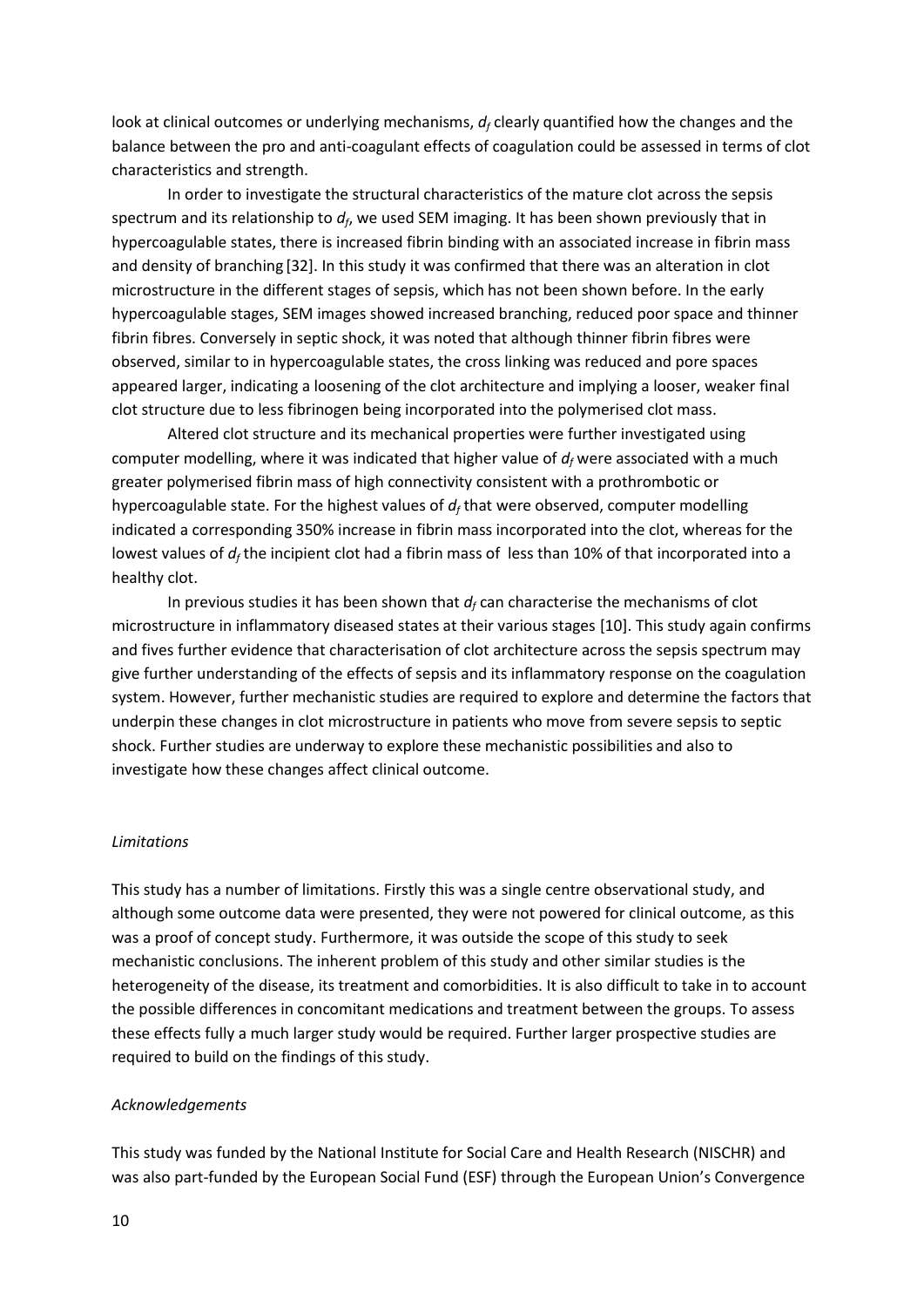programme administered by the Welsh Government. Our thanks go to the staff in the Emergency Department, Intensive Therapy Unit and Haemostasis Biomedical Research Unit of Morriston Hospital for their invaluable support.

# References

- 1. Schouten M, Wiersinga WJ, Levi M, Van Der Poll T (2006) Inflammation, endothelium, and coagulation in sepsis. J Leukoc Biol 79:536–545
- 2. Dhainaut J-F, Shorr AF, Macias WL, Kollef MJ, Levi M, Reinhart K, Nelson DR (2005) Dynamic evolution of coagulopathy in the first day of severe sepsis: relationship with mortality and organ failure. Crit Care Med 33:341–348
- 3. Ranieri VM, Thompson BT, Barie PS, Dhainaut J-F, Douglas IS, Finfer S, Gårdlund B, Marshall JC, Rhodes A, Artigas A, Payen D, Tenhunen J, Al-Khalidi HR, Thompson V, Janes J, Macias WL, Vangerow B, Williams MD (2012) Drotrecogin alfa (activated) in adults with septic shock. N Engl J Med 366:2055–2064.
- 4. Rimmer E, Kumar A, Doucette S, Marshall J, Dial S, Gurka D, Dellinger RP, Sharma S, Penner C, Kramer A, Wood K, Ronald J, Kumar A, Turgeon AF, Houston DS, Zarychanski R (2012) Activated protein C and septic shock: a propensity-matched cohort study\*. Crit Care Med 40:2974–81
- 5. Abraham E, Opal S, Demeyer I, Lo A, Svoboda P, Laterre F, Simon S, Light B, Peckelsen C, De Deyne C, Percell SR, Shu V, Poole L, Creasey AA (2003) Efficacy and safety of tifacogin (recombinant tissue factor pathway inhibitor) in severe sepsis: a randomized controlled trial. JAMA 290:238–247
- 6. Lipets EN, Ataullakhanov FI (2015) Global assays of hemostasis in the diagnostics of hypercoagulation and evaluation of thrombosis risk. Thromb J 13:4
- 7. Meybohm P, Zacharowski K, Weber CF (2013) Point-of-care coagulation management in intensive care medicine. Crit Care 17:218
- 8. Favaloro EJ, (Adcock) Funk DM, Lippi G (2012) Pre-analytical Variables in Coagulation Testing Associated With Diagnostic Errors in Hemostasis. Lab Med 43:1–10
- 9. Evans PA, Hawkins K, Morris RHK, Thirumalai N, Munro R, Wakeman L, Lawrence MJ, Williams PR (2010) Gel point and fractal microstructure of incipient blood clots are significant new markers of hemostasis for healthy and anticoagulated blood. Blood 116:3341–3346
- 10. Davies NA, Harrison NK, Morris RHK, Noble S, Lawrence MJ, DSilva LA, Broome L, Brown MR, Hawkins KM, Williams PR, Davidson S, Evans PA (2015) Fractal dimension (df) as a new structural biomarker of clot microstructure in different stages of lung cancer. Thromb Haemost 114:1251–1259
- 11. Stanford SN, Sabra A, DSilva LA, Lawrence M, Morris R, Storton S, Brown M, Evans V, Hawkins K, Williams P, Davidson SJ, Wani M, Potter JF, Evans PA (2015) The changes in clot microstructure in patients with ischaemic stroke and the effects of therapeutic intervention: a prospective observational study. BMC Neurol 15:35
- 12. Davies G, Pillai S, Mills G, Aubrey R, Morris K, Williams P, Evans P (2016) Fractal dimension: a new biomarker for quantifying clot microstructure in patients across the sepsis spectrum. Crit Care 20(Suppl 2):P031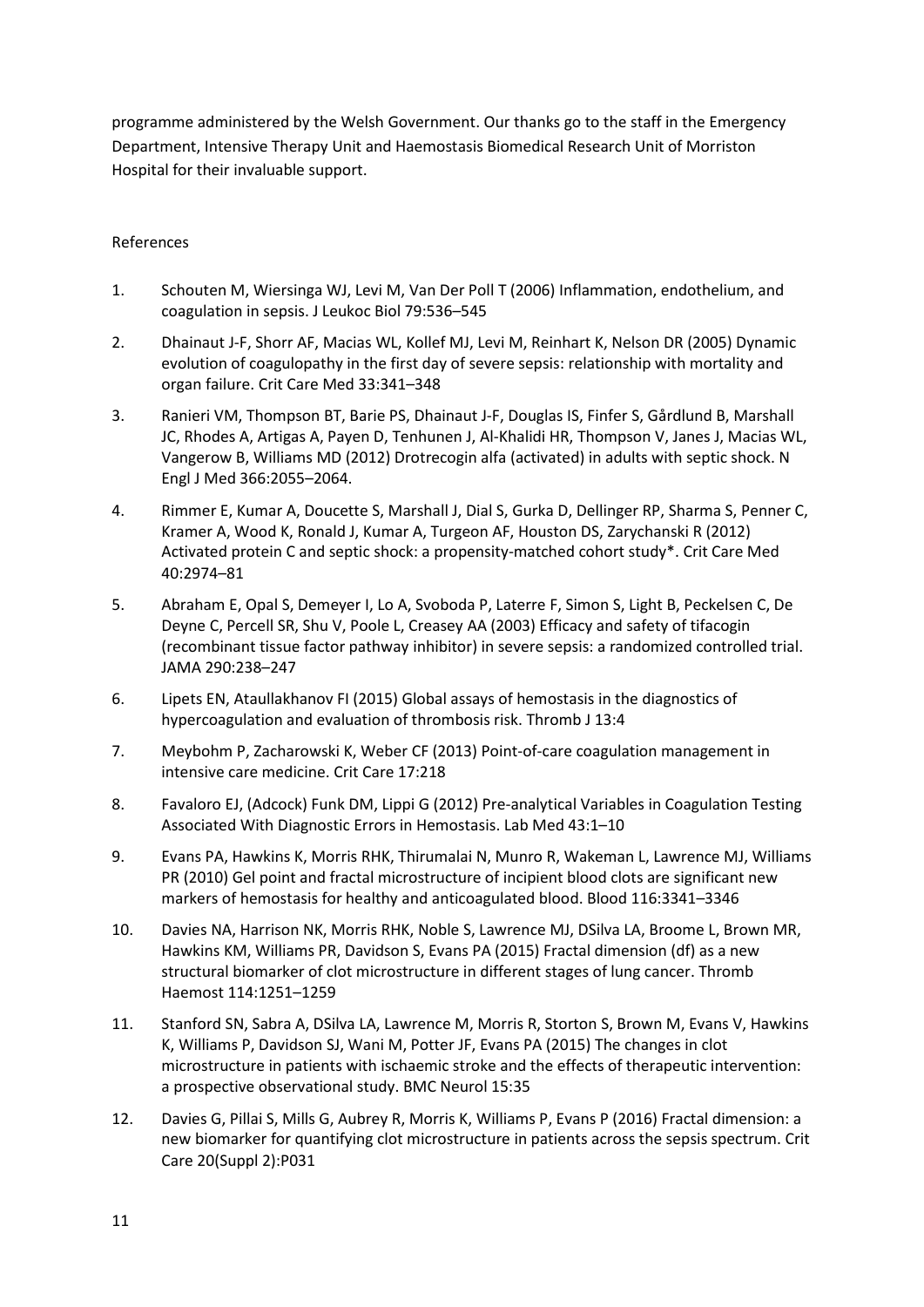- 13. Bone R, Balk R, Cerra F, Dellinger R, Fein A, Knaus W, Schein R, Sibbald W (1992) Definitions for sepsis and organ failure and guidelines for the use of innovative therapies in sepsis. The ACCP/SCCM Consensus Conference Committee. American College of Chest Physicians/Society of Critical Care Medicine. Chest 20:864–874
- 14. Bernard GR, Vincent J-L, Laterre P-F, Larosa SP, Dhainaut J-F, Lopez-Rodriguez A, Steingrub JS, Garber GE, Helterbrand JD, Ely EW, Fisher CJ Jr (2001) Efficacy and safety of recombinant human activated protein c for severe sepsis. N Engl J Med 344:699–709
- 15. Lawrence MJ, Marsden N, Mothukuri R, Morris RHK, Davies G, Hawkins K, Curtis DJ, Brown MR, Williams PR, Evans PA (2016) The Effects of Temperature on Clot Microstructure and Strength in Healthy Volunteers. Anesthesia and Analgesia 122:21–26
- 16. Evans PA, Hawkins K, Lawrence M, Williams RL, Barrow MS, Thirumalai N, Williams PR (2008) Rheometry and associated techniques for blood coagulation studies. Med Eng Phys 30:671– 679
- 17. Evans PA, Hawkins K, Lawrence M, Barrow MS, Williams PR, Williams RL (2008) Studies of whole blood coagulation by oscillatory shear, thromboelastography and free oscillation rheometry. Clin Hemorheol Microcirc 38:267–277
- 18. Curtis DJ, Brown MR, Hawkins K, Evans PA, Lawrence MJ, Rees P, Williams PR (2011) Rheometrical and molecular dynamics simulation studies of incipient clot formation in fibrinthrombin gels: An activation limited aggregation approach. J Nonnewton Fluid Mech 166:932–938
- 19. Brown MR, Curtis DJ, Rees P, Summers HD, Hawkins K, Evans PA, Williams PR (2012) Fractal discrimination of random fractal aggregates and its application in biomarker analysis for blood coagulation. Chaos, Solitons and Fractals 45:1025–1032
- 20. Lawrence MJ, Kumar S, Hawkins K, Boden S, Rutt H, Mills G, Sabra A, Morris RHK, Davidson SJ, Badiei N, Brown MR, Williams PR, Evans PA (2014) A new structural biomarker that quantifies and predicts changes in clot strength and quality in a model of progressive haemodilution. Thromb Res 134:488–494
- 21. Lawrence MJ, Sabra A, Thomas P, Obaid DR, DSilva LA, Morris RHK, Hawkins K, Brown MR, Williams PR, Davidson SJ, Chase AJ, Smith D, Evans PA (2015) Fractal dimension: A novel clot microstructure biomarker use in ST elevation myocardial infarction patients. Atherosclerosis 240:402–407
- 22. Harbarth S, Holeckova K, Froidevaux C, Pittet D, Ricou B, Grau GE , Vadas L, Pugin J (2001) Diagnostic value of procalcitonin, interleukin-6, and interleukin-8 in critically ill patients admitted with suspected sepsis. Am J Respir Crit Care Med 164:396–402
- 23. Andersen MG, Hvas CL, Tonnesen E, Hvas AM (2014) Thromboelastometry as a supplementary tool for evaluation of hemostasis in severe sepsis and septic shock. Acta Anaesthesiol Scand 58:525–33
- 24. Dirkmann D, Hanke AA, Gorlinger K, Peters J (2008) Hypothermia and acidosis synergistically impair coagulation in whole human blood. Anesth Analg 106:1627–32
- 25. Mavrommatis AC, Theodoridis T, Orfanidou A, Roussos C, Christopoulou-Kokkinou V, Zakynthinos S (2000) Coagulation system and platelets are fully activated in uncomplicated sepsis. Crit Care Med 28:451–7
- 26. Donze JD, Ridker PM, Finlayson SRG, Bates DW (2012) Impact of sepsis on risk of postoperative arterial and venous thromboses: large prospective cohort study. BMJ 349:g5334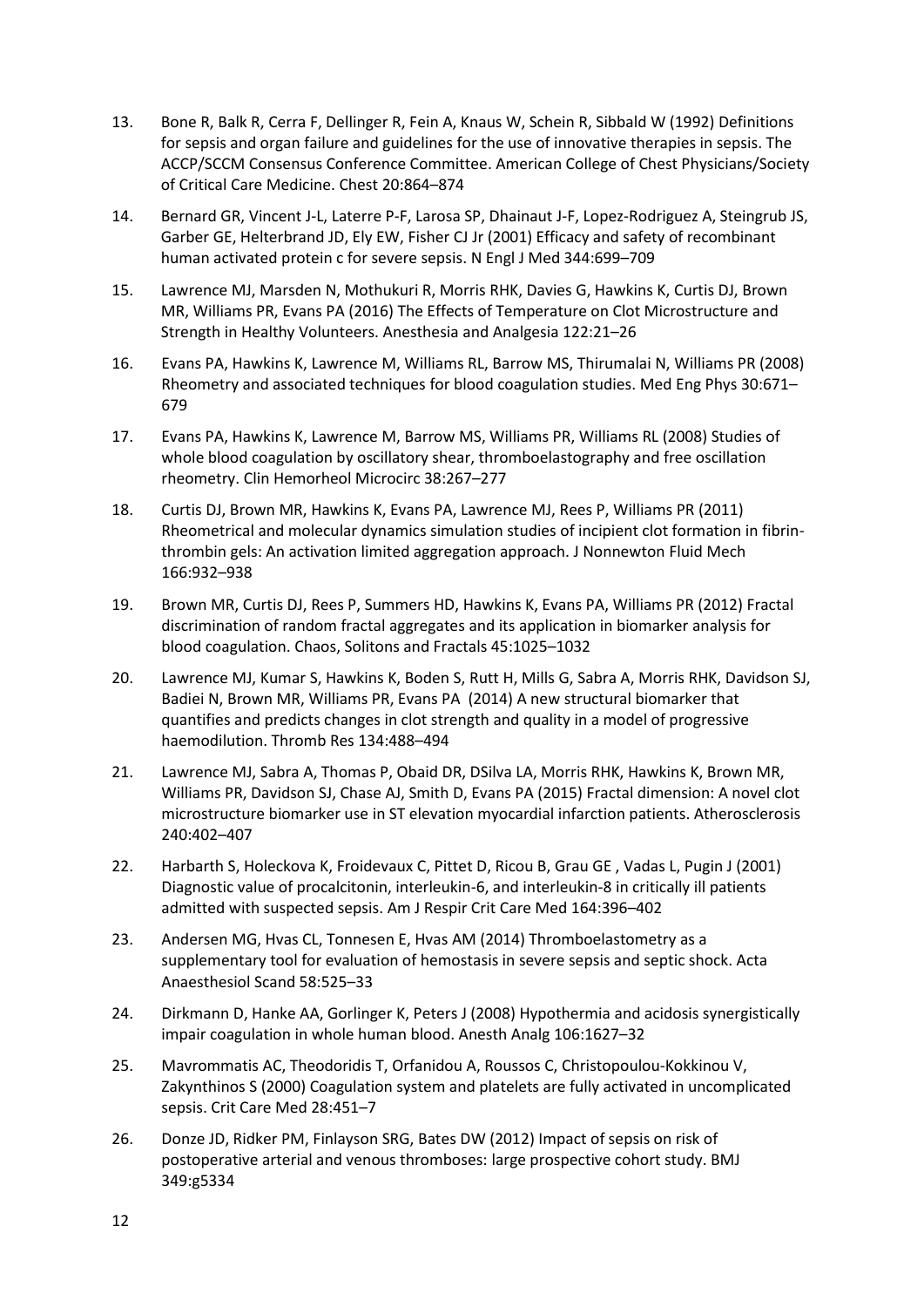- 27. Massion PB, Peters P, Ledoux D, Zimermann V, Canivet J-L, Massion PP, Damas P, Gothot A (2012) Persistent hypocoagulability in patients with septic shock predicts greater hospital mortality: impact of impaired thrombin generation. Intensive Care Med 38:1326–35
- 28. Davies GR, Mills GM, Lawrence M, Battle C, Morris K, Hawkins K, Williams PR, Davidson S, Thomas D, Evans PA (2014) The role of whole blood impedance aggregometry and its utilisation in the diagnosis and prognosis of patients with systemic inflammatory response syndrome and sepsis in acute critical illness. PLoS One 9:e108589
- 29. Annane D, Timsit JF, Mégarbane B, Martin C, Misset B, Mourvillier B, Siami S, Chagnon J-L, Constantin J-M, Petitpas F, Souweine B, Amathieu R, Forceville X, Charpentier C, Tesnière A, Chastre J, Bohe J, Colin G, Cariou A, Renault A, Brun-Buisson C, Bellissant E (2013) Recombinant human activated protein C for adults with septic shock: a randomized controlled trial. Am J Respir Crit Care Med 187:1091–1097
- 30. Hvidt LN, Perner A (2012) High dosage of dextran 70 is associated with severe bleeding in patients admitted to the intensive care unit for septic shock. Dan Med J 59:1–5
- 31. Fourrier F, Chopin C, Goudemand J, Hendrycx S, Caron C, Rime A, Marey A, Lestavel P (1992) Septic shock, multiple organ failure, and disseminated intravascular coagulation. Compared patterns of antithrombin III, protein C, and protein S deficiencies. Chest 101:816–23
- 32. Collet JP, Allali Y, Lesty C, Tanguy ML, Silvain J, Ankri A, Blanchet B, Dumaine R, Gianetti J, Payot L, Weisel JW, Montalescot G (2006) Altered fibrin architecture is associated with hypofibrinolysis and premature coronary atherothrombosis. Arterioscler Thromb Vasc Biol 26:2567–73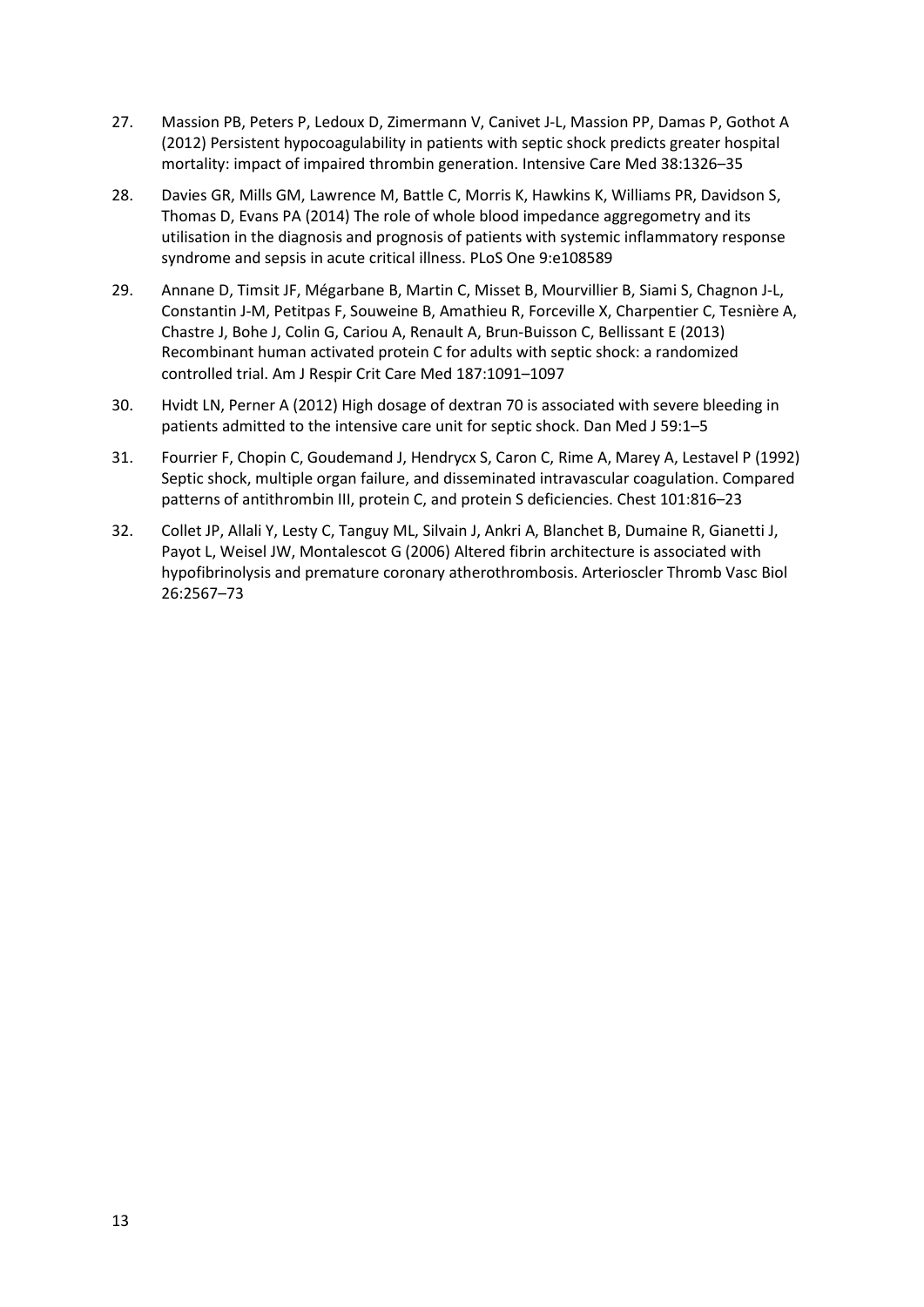## **Tables**

**Table 1: Baseline characteristics of healthy volunteers and sepsis patients**: Demographic information and baseline characteristics are shown for each of the sepsis groups and the healthy control group. Significance values assessed by One-way ANOVA, Kruskal-Wallis test and Pearson Chi-Square test where appropriate. SOFA, sepsis-related organ failure assessment.

|                        | <b>Healthy</b>           | <b>Sepsis</b>   | <b>Severe Sepsis</b> | <b>Septic Shock</b> | <b>Significance</b><br>Value |
|------------------------|--------------------------|-----------------|----------------------|---------------------|------------------------------|
| N                      | 44                       | 50              | 20                   | 30                  |                              |
| Age (years)            | $60.8 \pm 18.6$          | $59.6 \pm 19.8$ | $66.3 \pm 17.4$      | $66.6 \pm 14.9$     | 0.268                        |
| Male Gender (n         | 22 [50]                  | 24 [48]         | 9[45]                | 18 [60]             | 0.693                        |
| [%])                   |                          |                 |                      |                     |                              |
| Source of              |                          |                 |                      |                     | 0.398                        |
| <b>Infection</b>       |                          |                 |                      |                     |                              |
| Respiratory            | $\overline{\phantom{a}}$ | 29 [58]         | 12 [60]              | 11 [37]             |                              |
| <b>Urinary Tract</b>   | $\overline{\phantom{a}}$ | 8[16]           | 4 [20]               | 7[23]               |                              |
| Abdominal              | $\overline{\phantom{a}}$ | 9[18]           | 1[5]                 | 9[30]               |                              |
| Soft Tissue            | $\overline{a}$           | 2[4]            | 1[5]                 | 0[0]                |                              |
| Other/Unknown          | $\overline{\phantom{a}}$ | 2[4]            | 2[10]                | 3[10]               |                              |
| <b>SOFA Score</b>      | $\blacksquare$           | 3(1, 3.5)       | 5(4, 6)              | 9.5(6.75, 12)       | < 0.001                      |
| <b>Hospital Length</b> | $\overline{\phantom{a}}$ | 6.0(2, 9)       | 9.0(5, 18)           | 15.0 (3.75,         | 0.006                        |
| of Stay (days)         |                          |                 |                      | 37.5)               |                              |
| 28 Day Mortality       |                          | 1[2]            | 3[15]                | 13 [43]             | < 0.001                      |
| (n [%])                |                          |                 |                      |                     |                              |
| Required               | $\overline{\phantom{a}}$ | 0               | 1[5]                 | 6[20]               | 0.003                        |
| Component              |                          |                 |                      |                     |                              |
| Replacement            |                          |                 |                      |                     |                              |
| During Stay (n         |                          |                 |                      |                     |                              |
| $[\%])$                |                          |                 |                      |                     |                              |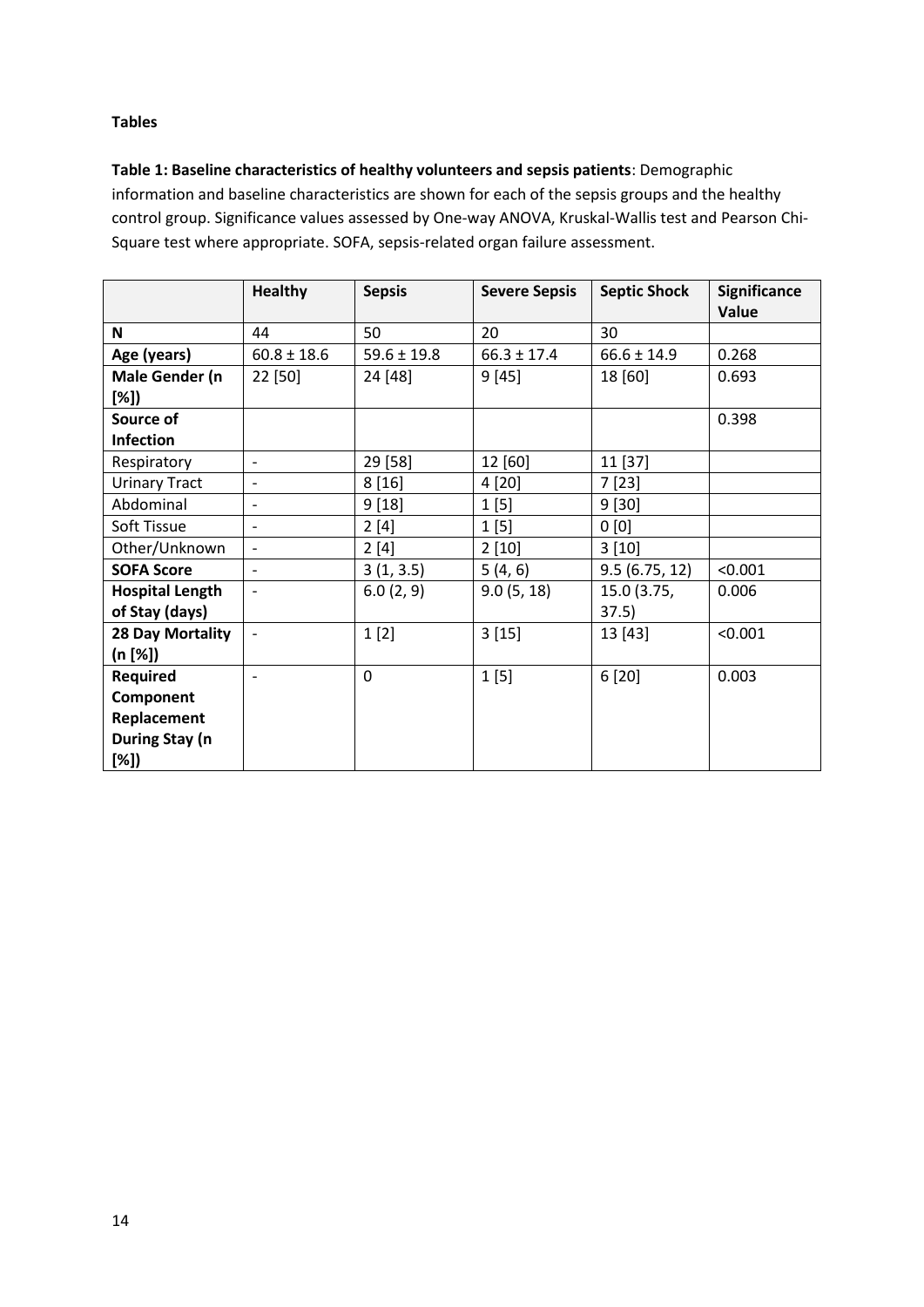**Table 2: Inflammatory markers in sepsis patients:** Concentrations of the different inflammatory markers are shown for the different sepsis groups. Data is presented as median (IQR). Significance values assessed using Kruskal-Wallis test. \*Significantly different from sepsis group (p = 0.001), \*\*Significantly different from both sepsis (p < 0.001) and severe sepsis (p < 0.05) (Kruskal-Wallis test, post-hoc pairwise comparisons, Bonferroni correction).

|                       | <b>Sepsis</b>      | <b>Severe Sepsis</b> | <b>Septic Shock</b> | <b>Significance</b> |
|-----------------------|--------------------|----------------------|---------------------|---------------------|
|                       |                    |                      |                     | Value               |
| CRP (mg/dL)           | 79 (39.5, 221.5)   | 193 (124, 422)       | 127.5 (21.0,        | 0.078               |
|                       |                    |                      | 127.5)              |                     |
| PCT (pg/mL)           | 307.6 (108.3,      | 702.4 (384.5,        | 1257.6 (230.3,      | 0.001               |
|                       | 1037.5)            | 1637.1)              | 17295.7)*           |                     |
| TNF- $\alpha$ (pg/mL) | 4.0(2.9, 30.5)     | 6.2(4.8, 34.5)       | 40.6 (10.4, 249.3)  | 0.110               |
| IL-6 $(pg/mL)$        | 320.7 (67.6,       | 202.8 (137.5,        | 743.9 (103.5,       | 0.062               |
|                       | 651.7              | 532.6)               | 822.3)              |                     |
| IL-8 $(pg/mL)$        | 61.4 (20.6, 176.2) | 71.1 (40.9, 103.7)   | 525.7 (136.1,       | < 0.001             |
|                       |                    |                      | 7997.9)**           |                     |
| e-Selectin            | 70 (37, 127)       | 54 (20.5, 118.5)     | 37 (33.8, 74.8)     | 0.584               |
| (ng/mL)               |                    |                      |                     |                     |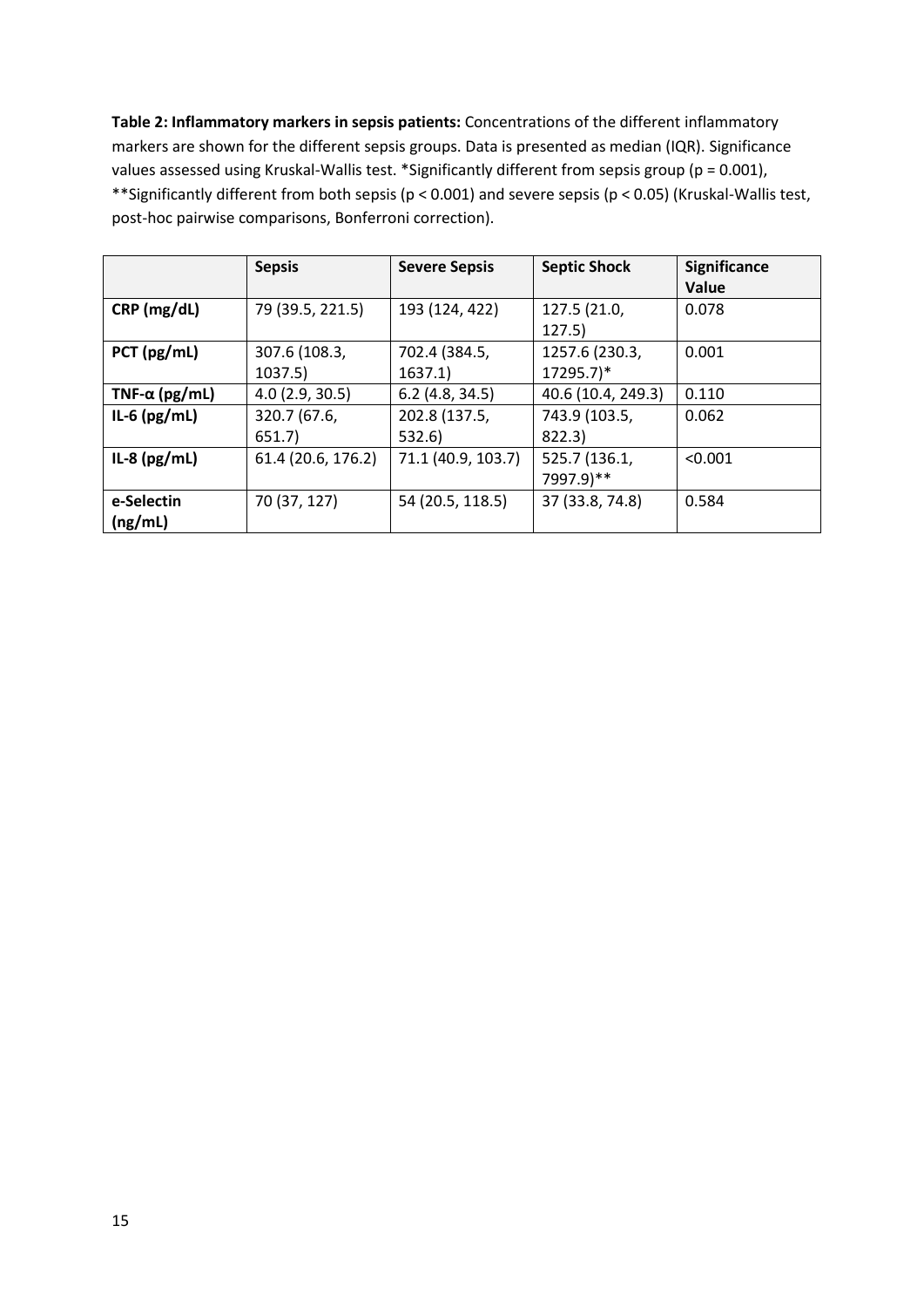**Figure 1: Changes in markers of coagulation across the sepsis spectrum:** Markers of coagulation across the sepsis spectrum and compared to the healthy control group are shown. Normally distributed data are presented as means plots with the error bars representing the standard deviation of the data. Non-normally distributed data are presented as box plots (median and IQR) with whiskers representing the range. Significant differences are shown (Bonferroni corrected posthoc analysis; Multiple comparisons made using one-way ANOVA for normalised data and Kruskal-Wallis for non-normalised data)).

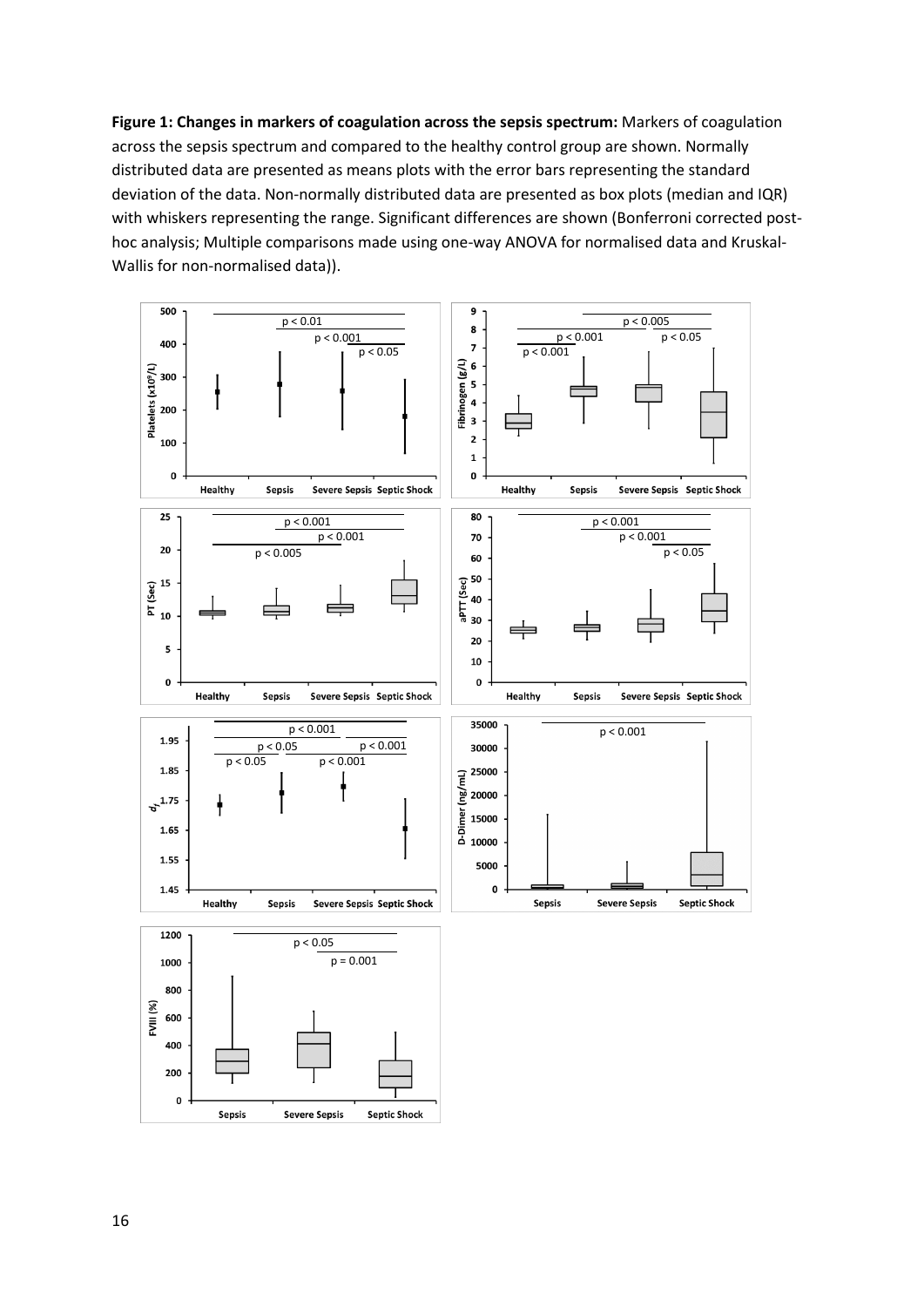**Figure 2: Computational analysis of fibrin mass curve:** A) Graph illustrating the non-linear relationship between fibrin mass incorporated into the incipient clot and *d<sup>f</sup>* . The mass on the y-axis is normalised for the control of  $d_f$  = 1.74. The following values of  $d_f$  were put into the model:  $d_f$  = 1.74 (healthy),  $d_f$  = 1.45 (septic shock) and  $d_f$  = 1.85 (sepsis/severe sepsis). The respective mass of each  $d_f$ is indicated by O, X and  $\Box$  respectively. Accompanying diagrams of fractal structures indicate the fibrin mass incorporated into fractal structures of  $d_f$  = 1.74, 1.45 and 1.85. The colour of each node represents the local density of nodes within a sphere of radii 5 units, colour ranging from green (1 node) to red (20 nodes). In basic terms the red nodes represent an increased degree of connectivity in terms of elastic clot strength.

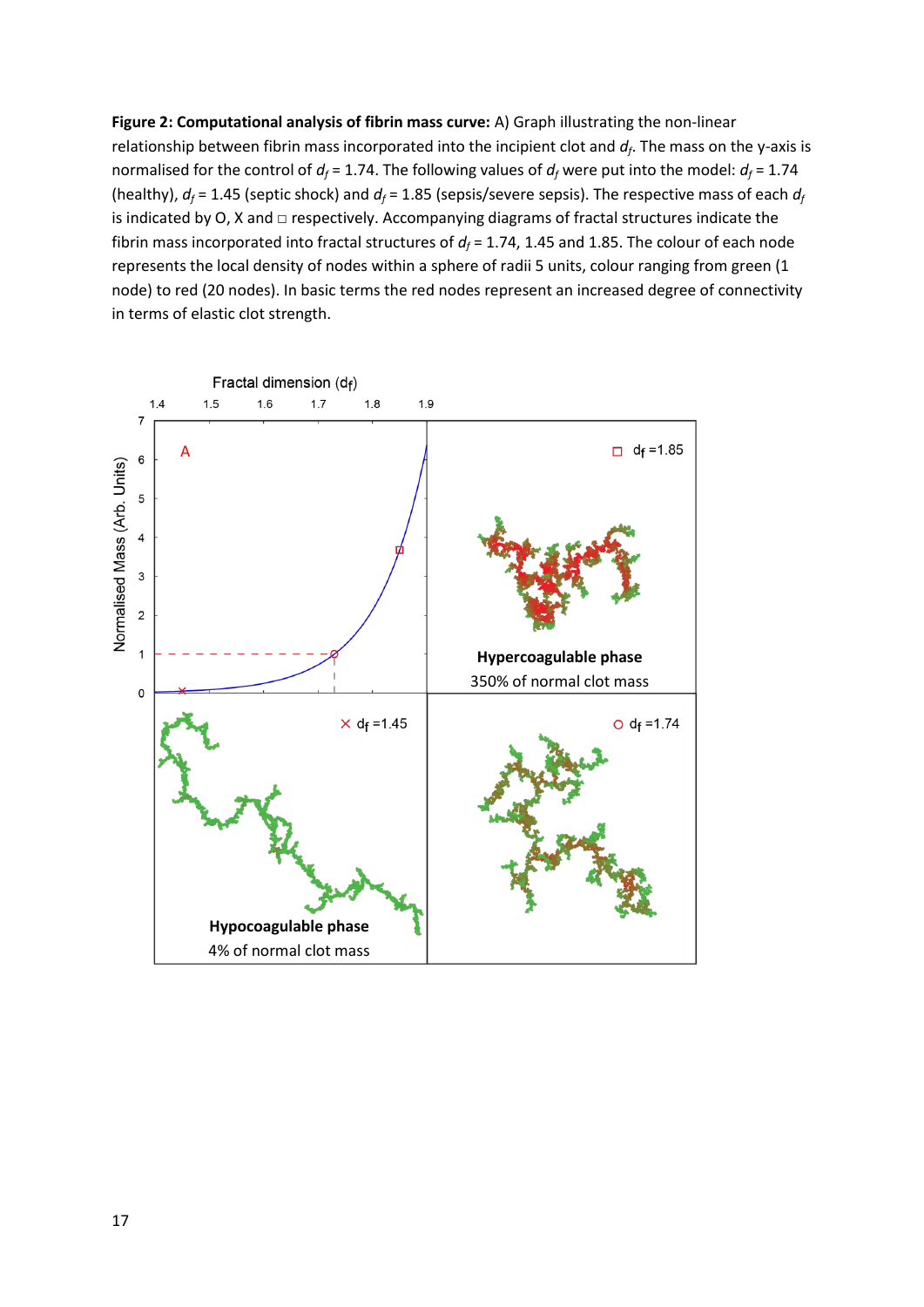## **Figure 3: SEM images and corresponding fibrin fibre widths for different sepsis groups:**

Representative images of mature whole blood clots are shown for a healthy individual  $(d_f = 1.73)$ , sepsis patient ( $d_f$  = 1.83) and septic shock patient ( $d_f$  = 1.61). A means plot illustrating the changes in fibre width across the different groups is also shown (n = 3). A progressive decrease in fibre width was observed with increasing severity of sepsis. In septic shock, low *d<sup>f</sup>* appeared to correspond with less fibrinogen incorporated into the polymerised clot mass, despite there being a sufficient fibrinogen concentration. The micrograph scale bar applies to all images and is 10µm long.